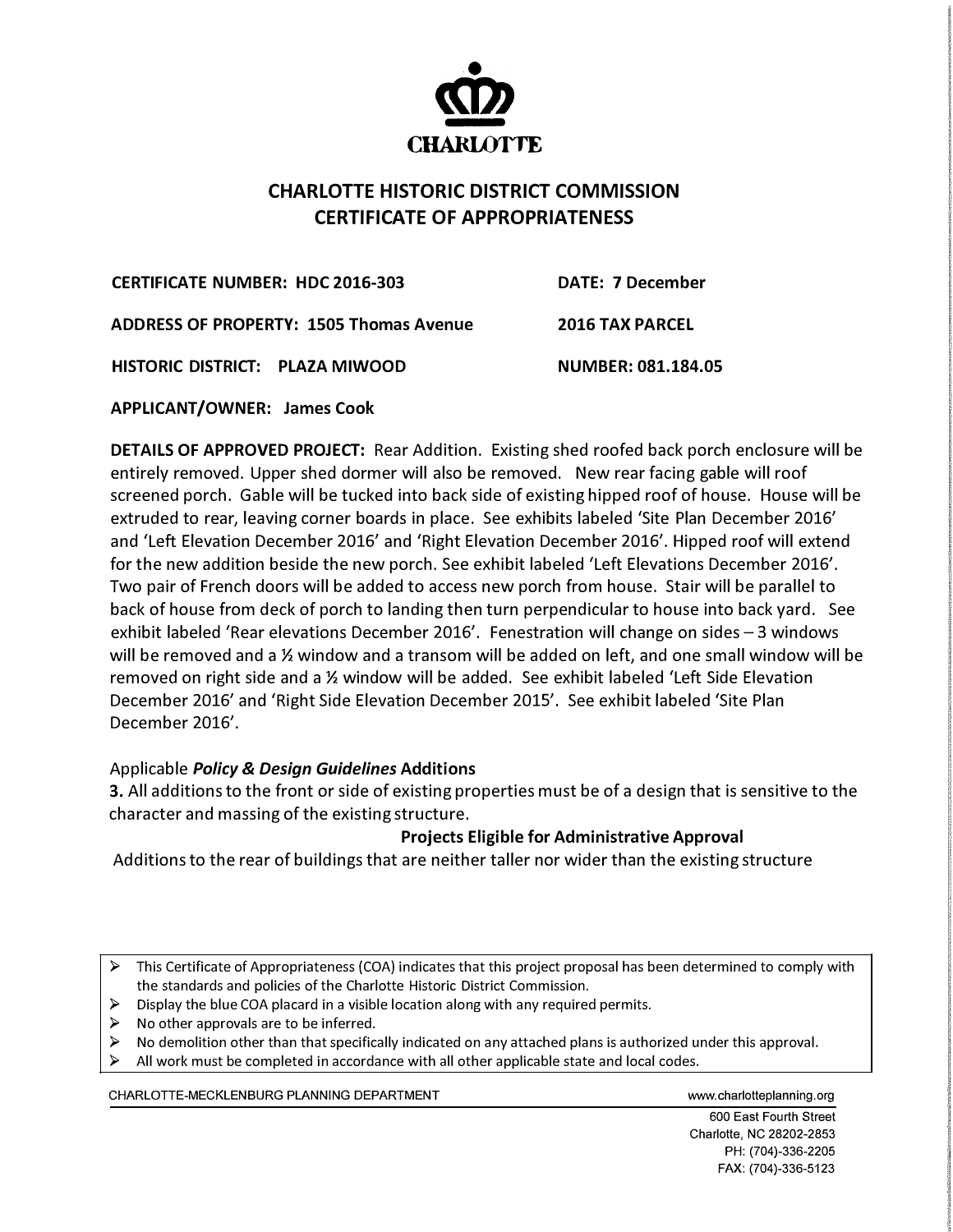## COA# HDC 2016.303 Page 2 Date 8 December 2016

Any changes from or additions or deletions to the plans referenced herein will void this Certificate, and a new  $\blacktriangleright$ application must be filed with the Historic District Commission.

This Certificate is valid for a period of twelve (12) months from the date of issuance. Failure to obtain a building permit in that time will be considered as a failure to comply with the Certificate and the Certificate will become invalid. If a building permit is not required, then the approved work must be completed within twelve (12) months of the date of issuance of this Certificate. In either situation, the Certificate can be renewed for an additional twelve (12) months by Historic District Commission staff by written request within the first twelve (12) months from the date of issuance.

'Chairman, James Haden

Staff, Wanda Birmingham

CHARLOTTE-MECKLENBURG PLANNING DEPARTMENT

www.charlotteplanning.org

600 East Fourth Street Charlotte, NC 28202-2853 PH: (704)-336-2205 FAX: (704)-336-5123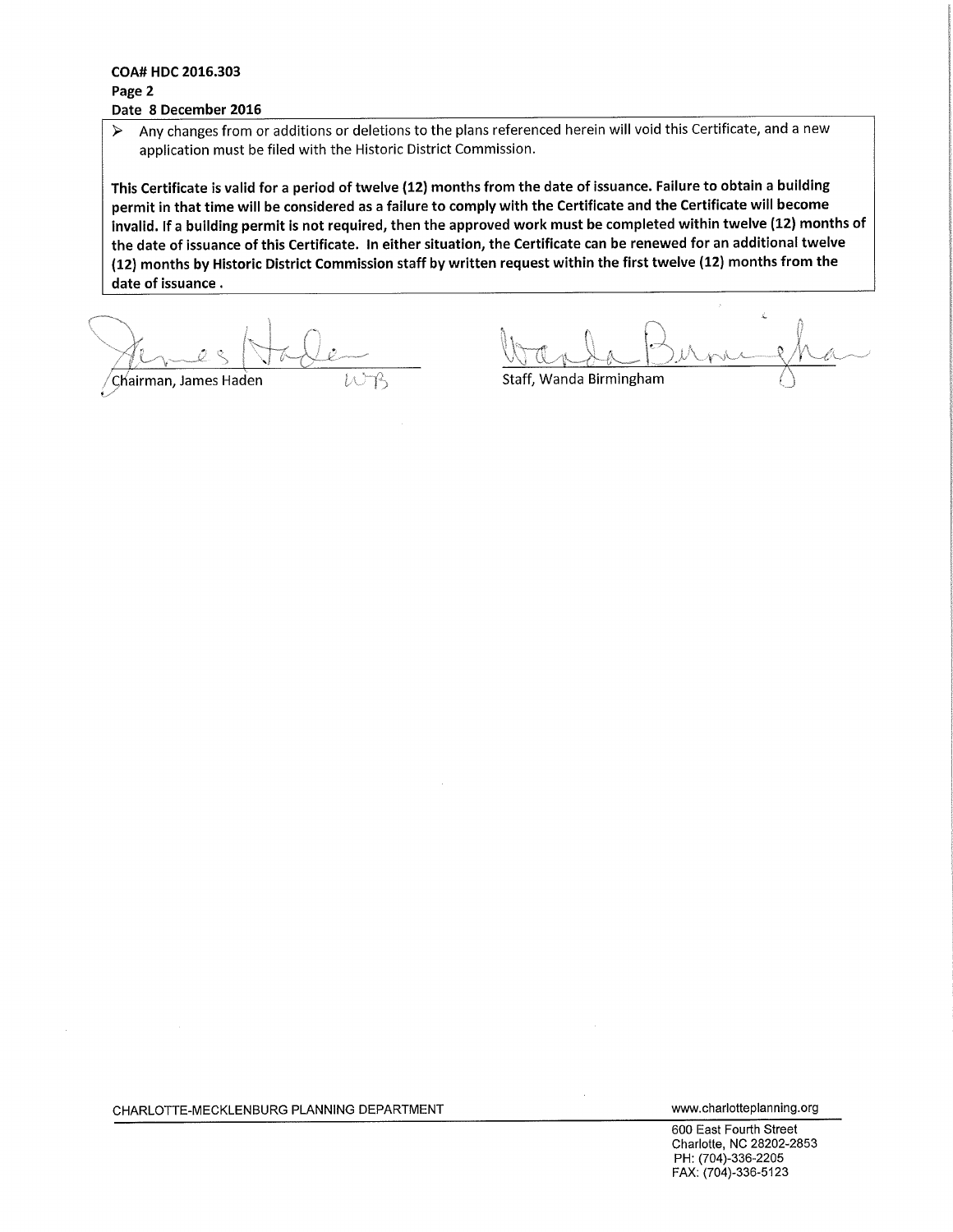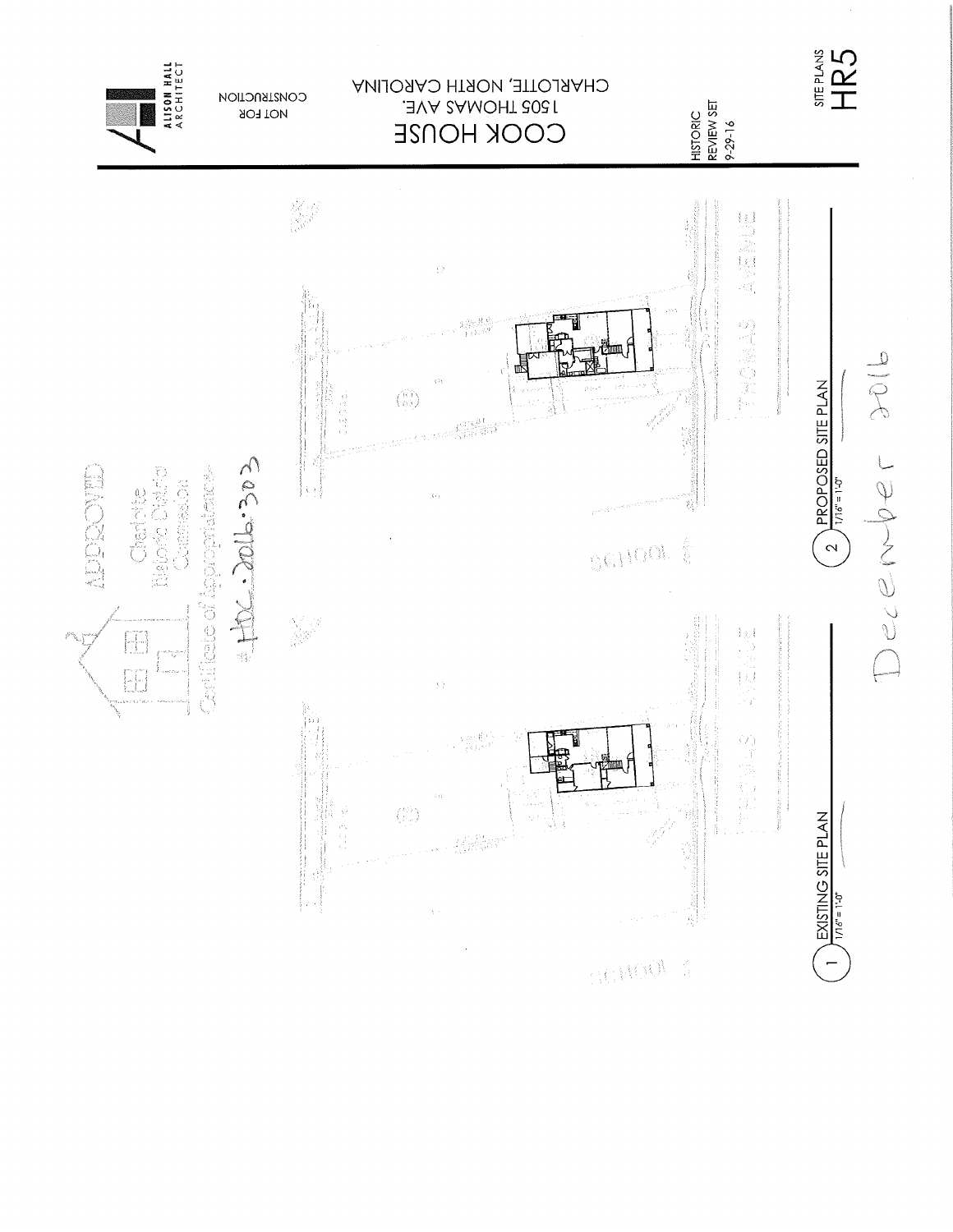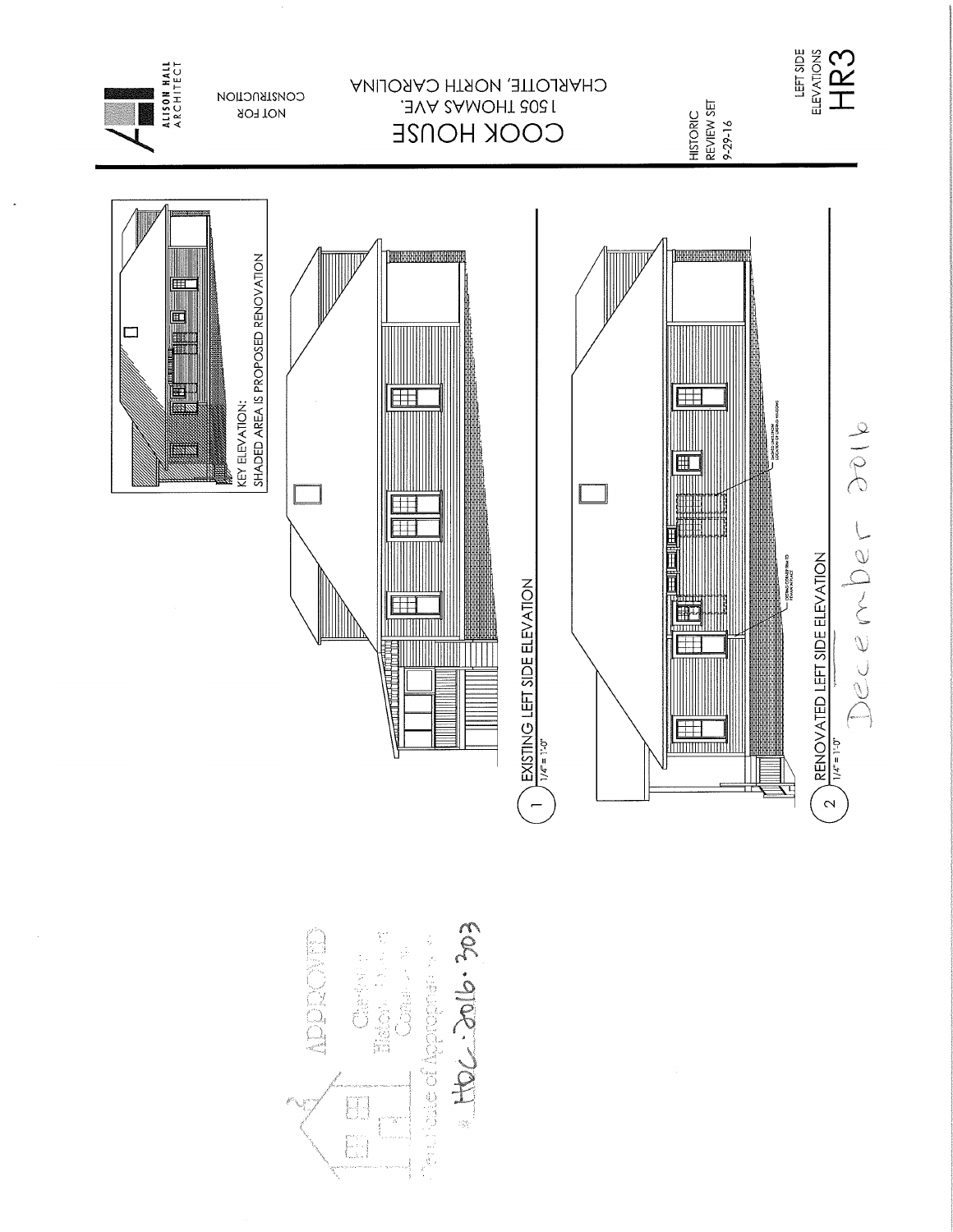